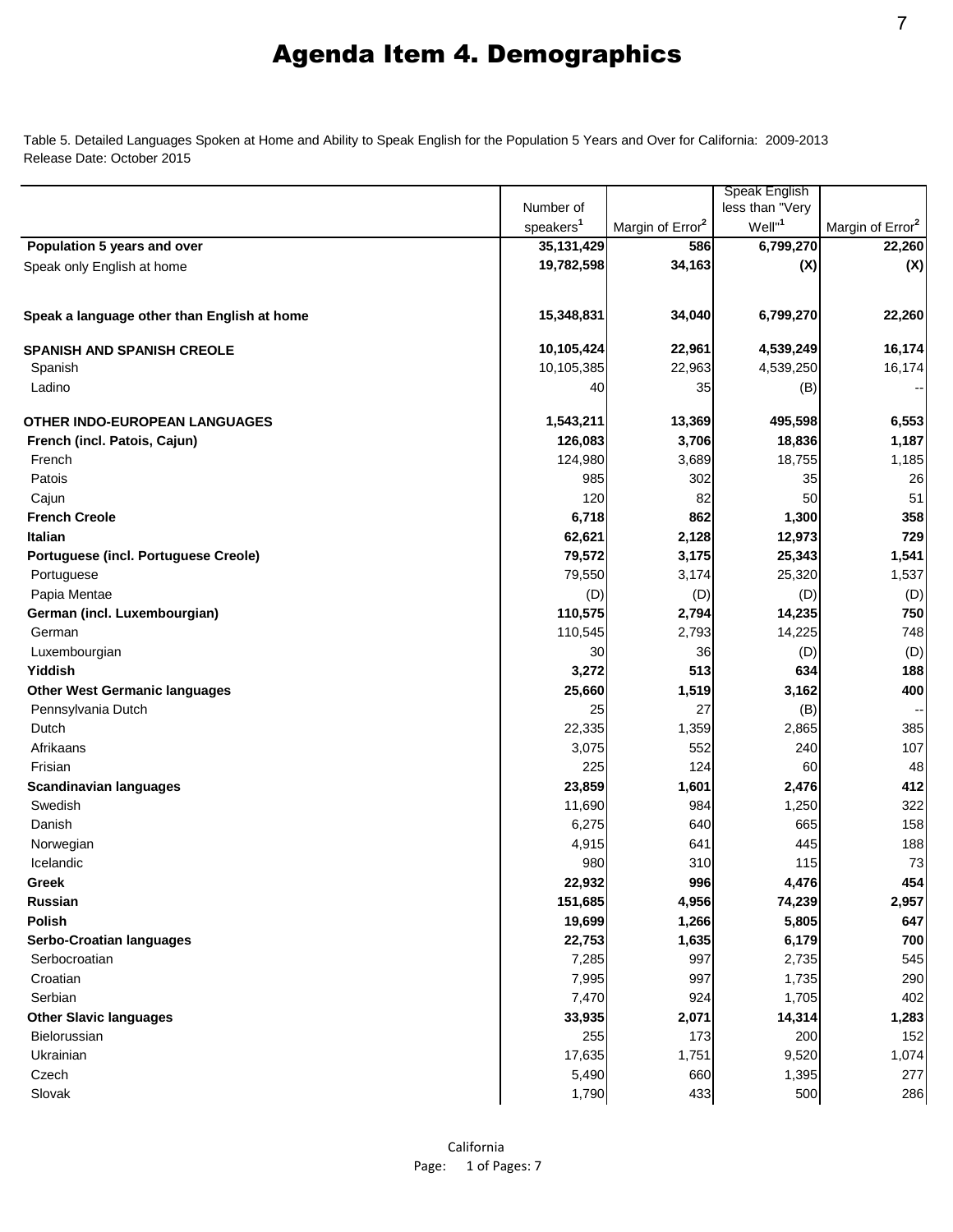|  |  |  | <b>Agenda Item 4. Demographics</b> |
|--|--|--|------------------------------------|
|--|--|--|------------------------------------|

|                                                                            |                       |                              | Speak English      |                              |
|----------------------------------------------------------------------------|-----------------------|------------------------------|--------------------|------------------------------|
|                                                                            | Number of             |                              | less than "Very    |                              |
|                                                                            | speakers <sup>1</sup> | Margin of Error <sup>2</sup> | Well" <sup>1</sup> | Margin of Error <sup>2</sup> |
| Bulgarian                                                                  | 7,755                 | 985                          | 2,535              | 492                          |
| Macedonian                                                                 | 655                   | 255                          | 135                | 82                           |
| Slovene                                                                    | 360                   | 141                          | 25                 | 21                           |
| Armenian                                                                   | 191,928               | 4,930                        | 93,415             | 2,794                        |
| Persian                                                                    | 191,138               | 5,789                        | 73,557             | 2,896                        |
| Hindi                                                                      | 149,301               | 4,735                        | 29,614             | 1,830                        |
| Gujarati                                                                   | 44,917                | 2,616                        | 13,367             | 1,112                        |
| Urdu                                                                       | 45,609                | 2,723                        | 12,779             | 1,244                        |
| <b>Other Indic languages</b>                                               | 184,194               | 5,406                        | 73,097             | 2,802                        |
| India n.e.c. <sup>3</sup>                                                  | 7,915                 | 1,162                        | 2,250              | 463                          |
| Bengali                                                                    | 22,790                | 1,775                        | 7,890              | 945                          |
| Panjabi                                                                    | 118,870               | 4,739                        | 53,335             | 2,179                        |
| Marathi                                                                    | 15,450                | 1,413                        | 1,865              | 388                          |
| Bihari                                                                     | (D)                   | (D)                          | (B)                | ۰.                           |
| Rajasthani                                                                 | 45                    | 56                           | (D)                | (D)                          |
| Oriya                                                                      | 680                   | 261                          | 200                | 167                          |
| Assamese                                                                   | 190                   | 138                          | (D)                | (D)                          |
| Kashmiri                                                                   | 445                   | 283                          | (D)                | (D)                          |
| Nepali                                                                     | 7,165                 | 1,102                        | 3,925              | 720                          |
| Sindhi                                                                     | 1,505                 | 510                          | 360                | 199                          |
| Pakistan n.e.c. <sup>3</sup>                                               | 1,570                 | 525                          | 600                | 208                          |
| Sinhalese                                                                  | 7,290                 | 953                          | 2,550              | 586                          |
| Romany                                                                     | 255                   | 179                          | 50                 | 67                           |
| Other Indo-European languages                                              | 46,760                | 2,240                        | 15,797             | 998                          |
| Jamaican Creole                                                            | 1,220                 | 393                          | 245                | 149                          |
| Krio                                                                       | 680                   | 294                          | 285                | 184                          |
| Hawaiian Pidgin                                                            | (D)                   | (D)                          | (D)                | (D)                          |
| Pidgin                                                                     | 305                   | 132                          | 40                 | 35                           |
| Gullah                                                                     | (D)                   | (D)                          | (B)                | ۰.                           |
| Catalonian                                                                 | 345                   | 153                          | 75                 | 48                           |
| Romanian                                                                   | 25,075                | 1,736                        | 8,590              | 741                          |
| Rhaeto-Romanic                                                             | (D)                   | (D)                          | (B)                | ٠.                           |
| Welsh                                                                      | 170                   | 100                          | (D)                | (D)                          |
| Irish Gaelic                                                               |                       |                              |                    |                              |
| <b>Scottic Gaelic</b>                                                      | 2,575                 | 480                          | 400                | 215                          |
| Albanian                                                                   | 115                   | 59                           | (D)                | (D)                          |
|                                                                            | 2,185                 | 510                          | 755                | 273                          |
| Lithuanian                                                                 | 3,090                 | 507                          | 900                | 267                          |
| Latvian                                                                    | 1,740                 | 378                          | 420                | 133                          |
| Pashto                                                                     | 6,785                 | 1,407                        | 2,835              | 619                          |
| Kurdish                                                                    | 2,325                 | 508                          | 1,115              | 346                          |
| Balochi                                                                    | 110                   | 149                          | 45                 | 78                           |
| Ossete                                                                     | (D)                   | (D)                          | (D)                | (D)                          |
| ASIAN AND PACIFIC ISLAND LANGUAGES                                         | 3,375,028             | 12,691                       | 1,655,771          | 9,450                        |
| Chinese (incl. Cantonese, Mandarin, other Chinese languages <sup>4</sup> ) | 1,058,231             | 8,797                        | 593,816            | 5,856                        |
| Chinese                                                                    | 574,075               | 6,875                        | 332,215            | 4,915                        |
| Hakka                                                                      | 285                   | 122                          | 175                | 107                          |
| Cantonese                                                                  | 234,775               | 4,553                        | 133,380            | 3,021                        |
| Mandarin                                                                   | 213,840               | 5,475                        | 106,995            | 3,229                        |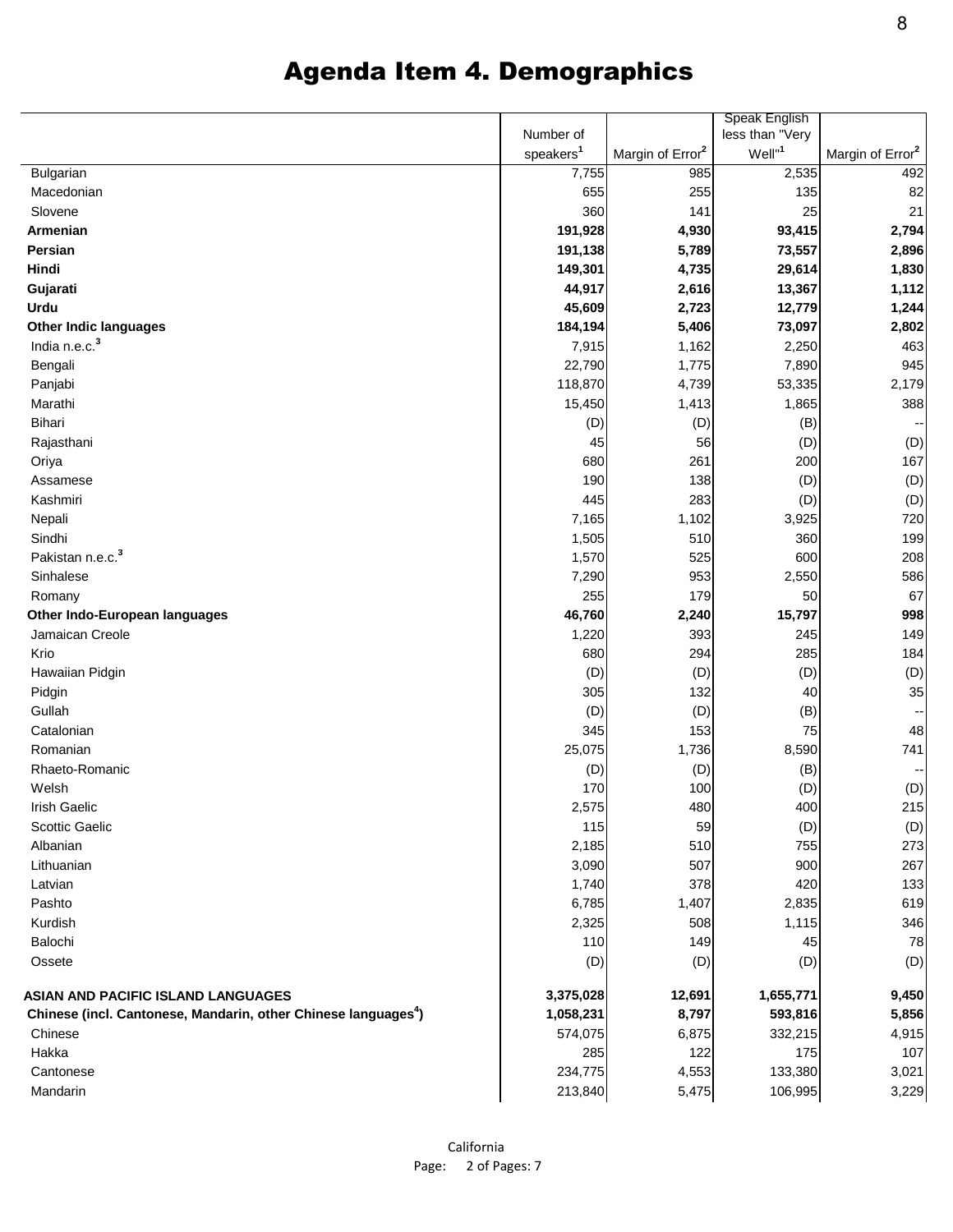|                                       | Speak English         |                              |                      |                              |
|---------------------------------------|-----------------------|------------------------------|----------------------|------------------------------|
|                                       | Number of             |                              | less than "Very      |                              |
|                                       | speakers <sup>1</sup> | Margin of Error <sup>2</sup> | $Well"$ <sup>1</sup> | Margin of Error <sup>2</sup> |
| Fuchow                                | 95                    | 108                          | 65                   | 75                           |
| Formosan                              | 34,350                | 2,204                        | 20,500               | 1,428                        |
| Wu                                    | 815                   | 310                          | 490                  | 191                          |
| Japanese                              | 140,575               | 3,757                        | 64,044               | 2,048                        |
| Korean                                | 372,742               | 6,323                        | 218,622              | 4,279                        |
| Mon-Khmer, Cambodian                  | 79,882                | 4,039                        | 41,350               | 2,048                        |
| <b>Hmong</b>                          | 76,789                | 3,747                        | 35,655               | 2,144                        |
| Thai                                  | 46,434                | 2,607                        | 26,035               | 1,597                        |
| Laotian                               | 36,849                | 2,319                        | 18,796               | 1,213                        |
| <b>Vietnamese</b>                     | 521,534               | 8,601                        | 311,142              | 5,256                        |
| <b>Other Asian languages</b>          | 156,029               | 4,001                        | 44,934               | 2,040                        |
| Karakalpak                            | (D)                   | (D)                          | (B)                  |                              |
| Kazakh                                | 300                   | 222                          | 125                  | 104                          |
| Kirghiz                               | 150                   | 145                          | (D)                  | (D)                          |
| Karachay                              | 15                    | 20                           | (D)                  | (D)                          |
| Uighur                                | 1,230                 | 668                          | 520                  | 250                          |
| Azerbaijani                           | 280                   | 147                          | 125                  | 72                           |
| Turkish                               | 13,370                | 985                          | 4,730                | 605                          |
| Mongolian                             | 2,895                 | 690                          | 1,750                | 447                          |
| Dravidian                             | 310                   | 182                          | (D)                  | (D)                          |
| Gondi                                 | 160                   | 157                          | 80                   | 97                           |
| Telugu                                | 39,870                | 2,028                        | 8,580                | 919                          |
| Kannada                               | 10,530                | 1,023                        | 1,505                | 315                          |
| Malayalam                             | 11,955                | 1,364                        | 2,355                | 420                          |
| Tamil                                 | 39,655                | 2,128                        | 6,125                | 738                          |
| Munda                                 | 205                   | 169                          | (D)                  | (D)                          |
| Burushaski                            | (D)                   | (D)                          | (D)                  | (D)                          |
| Tibetan                               | 1,850                 | 410                          | 935                  | 301                          |
| <b>Burmese</b>                        | 16,590                | 1,323                        | 10,210               | 974                          |
| Karen                                 | 1,160                 | 386                          | 975                  | 355                          |
| Kachin                                | 20                    | 23                           | (D)                  | (D)                          |
| Mien                                  | 15,355                | 1,944                        | 6,720                | 949                          |
| Paleo-siberian                        | (D)                   | (D)                          | (B)                  | н,                           |
| <b>Tagalog</b>                        | 764,743               | 8,411                        | 258,008              | 4,314                        |
| <b>Other Pacific Island languages</b> | 121,220               | 3,715                        | 43,369               | 2,009                        |
| Indonesian                            | 27,585                | 1,865                        | 11,925               | 1,002                        |
| Balinese                              | (D)                   | (D)                          | (B)                  |                              |
| Cham                                  | 280                   | 166                          | 65                   | 57                           |
| Javanese                              | 165                   | 159                          | 45                   | 45                           |
| Malagasy                              | (D)                   | (D)                          | (B)                  | ÷                            |
| Malay                                 | 2,415                 | 552                          | 710                  | 238                          |
| Bisayan                               | 11,150                | 1,080                        | 4,300                | 644                          |
| Sebuano                               | 4,310                 | 663                          | 1,340                | 309                          |
| Pangasinan                            | 1,520                 | 452                          | 850                  | 309                          |
| Ilocano                               | 19,495                | 1,493                        | 9,160                | 916                          |
| Bikol                                 | 255                   | 110                          | 65                   | 55                           |
| Pampangan                             | 2,915                 | 467                          | 1,250                | 279                          |
| Micronesian                           | 105                   | 86                           | 65                   | 57                           |
| Carolinian                            | (D)                   | (D)                          | (D)                  | (D)                          |
|                                       |                       |                              |                      |                              |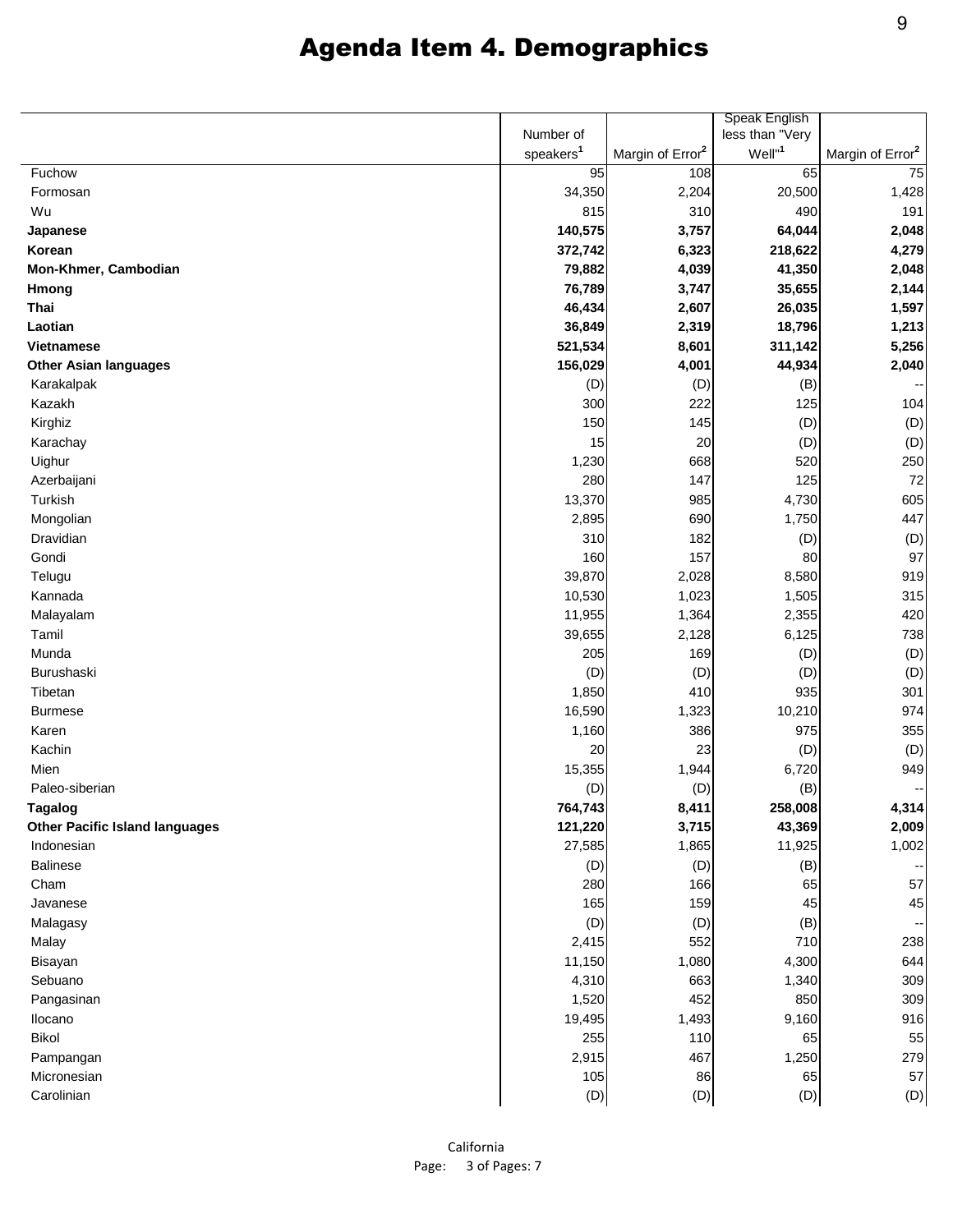|                                              |                       |                              | Speak English      |                              |
|----------------------------------------------|-----------------------|------------------------------|--------------------|------------------------------|
|                                              | Number of             |                              | less than "Very    |                              |
|                                              | speakers <sup>1</sup> | Margin of Error <sup>2</sup> | Well" <sup>1</sup> | Margin of Error <sup>2</sup> |
| Chamorro                                     | 5,860                 | 725                          | 970                | 225                          |
| Gilbertese                                   | 100                   | 87                           | (D)                | (D)                          |
| Kusaiean                                     | 105                   | 80                           | 45                 | 4 <sub>C</sub>               |
| Marshallese                                  | 950                   | 369                          | 490                | 194                          |
| Mokilese                                     | (D)                   | (D)                          | (B)                | $\overline{\phantom{a}}$     |
| Palau                                        | 630                   | 225                          | 255                | 144                          |
| Ponapean                                     | 220                   | 196                          | 145                | 133                          |
| Trukese                                      | 135                   | 111                          | (D)                | (D)                          |
| Yapese                                       | (D)                   | (D)                          | (B)                | $\overline{\phantom{a}}$     |
| Melanesian                                   | 130                   | 133                          | 25                 | 27                           |
| Polynesian                                   | 200                   | 114                          | 70                 | 63                           |
| Samoan                                       | 21,230                | 1,919                        | 5,505              | 723                          |
| Tongan                                       | 15,150                | 1,745                        | 4,710              | 775                          |
| Tokelauan                                    | (D)                   | (D)                          | (B)                | $\overline{\phantom{a}}$     |
| Fijian                                       | 4,350                 | 814                          | 1,090              | 350                          |
| Maori                                        | 80                    | 53                           | (D)                | (D)                          |
| Nukuoro                                      | (D)                   | (D)                          | (B)                | $\overline{\phantom{a}}$     |
| Hawaiian                                     | 1,705                 | 380                          | 195                | 85                           |
|                                              |                       |                              |                    |                              |
| <b>ALL OTHER LANGUAGES</b>                   | 325,168               | 6,787                        | 108,652            | 3,359                        |
| Navajo                                       | 1,401                 | 333                          | 177                | 66                           |
| <b>Other Native North American languages</b> | 5,989                 | 613                          | 880                | 210                          |
| Aleut                                        | 35                    | 35                           | (D)                | (D)                          |
| Eskimo                                       | 20                    | 22                           | (B)                | $\overline{\phantom{a}}$     |
| Inupik                                       | 65                    | 70                           | 55                 | 71                           |
| St. Lawrence Island Yupik                    | (D)                   | (D)                          | (B)                | $\overline{\phantom{a}}$     |
| Yupik                                        | (D)                   | (D)                          | (B)                | $\overline{\phantom{a}}$     |
| Algonquian                                   | 40                    | 28                           | (B)                | $\overline{\phantom{a}}$     |
| Blackfoot                                    | (D)                   | (D)                          | (D)                | (D)                          |
| Cheyenne                                     | 65                    | 46                           | (B)                | $\overline{\phantom{a}}$     |
| Cree                                         | 95                    | 131                          | (D)                | (D)                          |
| Delaware                                     | (D)                   | (D)                          | (D)                | (D)                          |
| Menomini                                     | (D)                   | (D)                          | (B)                | $\overline{\phantom{a}}$     |
| Ojibwa                                       | 130                   | 84                           | (D)                | (D)                          |
| Ottawa                                       | 35                    | 44                           | (D)                | (D)                          |
| Penobscot                                    | (D)                   | (D)                          | (B)                | $\overline{\phantom{a}}$     |
| Yurok                                        | 345                   | 108                          | (D)                | (D)                          |
| Salish                                       | 15                    | 19                           | (B)                | ÷                            |
| Ingalit                                      | (D)                   | (D)                          | (B)                | $\overline{\phantom{a}}$     |
| Kuchin                                       | 40                    | 74                           | (B)                | $\overline{\phantom{a}}$     |
| Chasta Costa                                 | (D)                   | (D)                          | (D)                | (D)                          |
| Hupa                                         | 65                    | 39                           | (B)                | $\overline{\phantom{a}}$     |
| Other Athapascan-Eyak                        | 25                    | 34                           | (B)                | $\overline{\phantom{a}}$     |
| Apache                                       | 160                   | 82                           | (D)                | (D)                          |
| Mountain Maidu                               | 195                   | 150                          | (D)                | (D)                          |
| Northwest Maidu                              | (D)                   | (D)                          | (B)                | $\overline{\phantom{a}}$     |
| Southern Maidu                               | (D)                   | (D)                          | (B)                | ÷                            |
| Sierra Miwok                                 | 155                   | 105                          | (B)                | $\overline{\phantom{a}}$     |
| Nomlaki                                      | (D)                   | (D)                          | (B)                | $\overline{\phantom{a}}$     |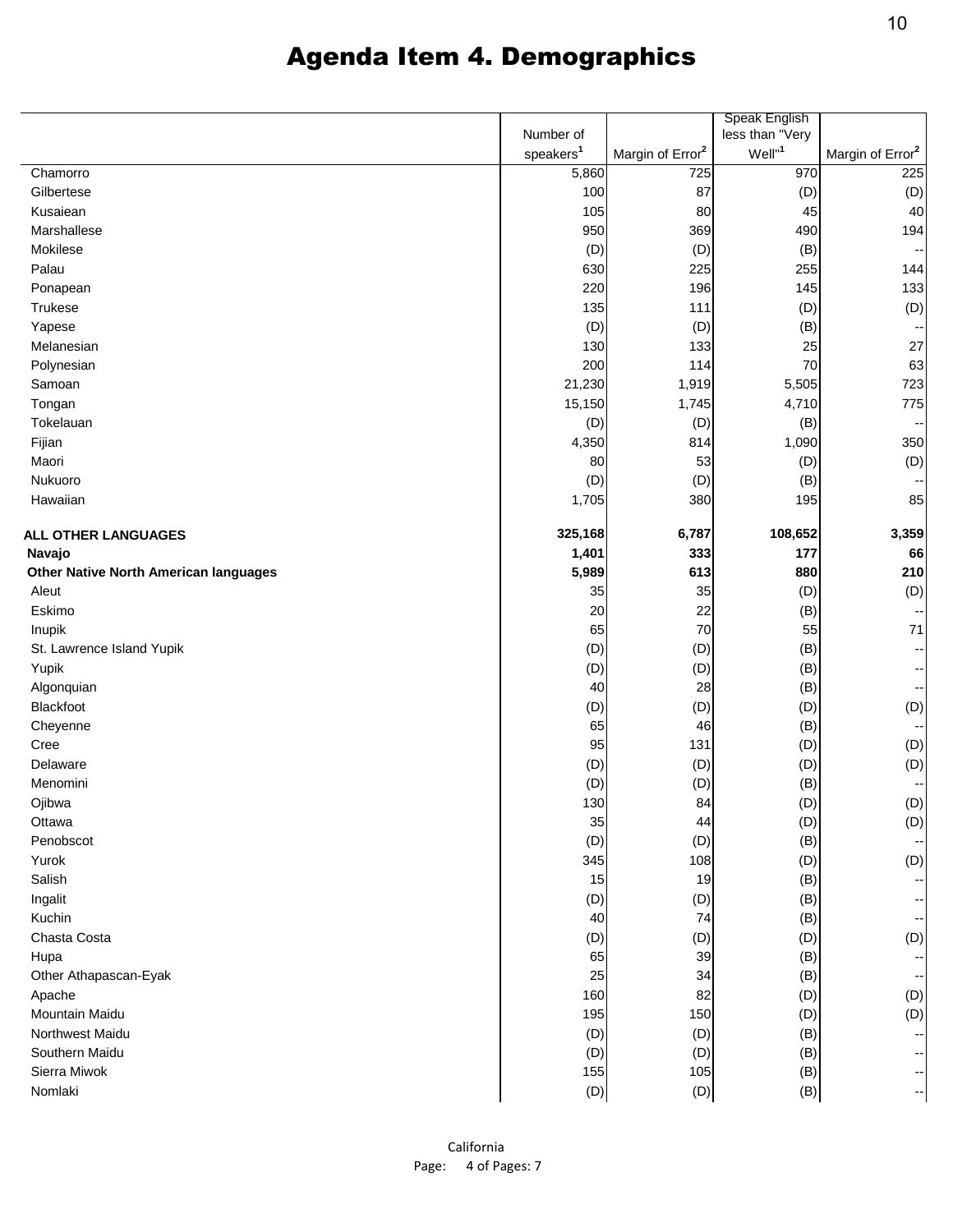|                       |                       |                              | Speak English      |                              |
|-----------------------|-----------------------|------------------------------|--------------------|------------------------------|
|                       | Number of             |                              | less than "Very    |                              |
|                       | speakers <sup>1</sup> | Margin of Error <sup>2</sup> | Well" <sup>1</sup> | Margin of Error <sup>2</sup> |
| Patwin                | 4                     | 6                            | (B)                |                              |
| Wintun                | 95                    | 80                           | (B)                |                              |
| Foothill North Yokuts | 60                    | 36                           | 10                 | 10                           |
| Tachi                 | (D)                   | (D)                          | (B)                | $\ddot{\phantom{1}}$         |
| Achumawi              | (D)                   | (D)                          | (D)                | (D)                          |
| Atsugewi              | (D)                   | (D)                          | (B)                | $\ddot{\phantom{1}}$         |
| Karok                 | 330                   | 161                          | 20                 | 27                           |
| Pomo                  | 270                   | 198                          | (B)                | $\overline{\phantom{a}}$     |
| Washo                 | 65                    | 47                           | 30                 | 33                           |
| Cocomaricopa          | (D)                   | (D)                          | (B)                | $\ddot{\phantom{1}}$         |
| Mohave                | 50                    | 27                           | (D)                | (D)                          |
| Yuma                  | 110                   | 51                           | 25                 | 27                           |
| Diegueno              | 170                   | 106                          | (D)                | (D)                          |
| Yavapai               | (D)                   | (D)                          | (B)                | ۰.                           |
| Chumash               | (D)                   | (D)                          | (B)                | $\overline{\phantom{a}}$     |
| Tonkawa               | 15                    | 23                           | (D)                | (D)                          |
| Crow                  | (D)                   | (D)                          | (B)                | $\ddot{\phantom{1}}$         |
| Hidatsa               | (D)                   | (D)                          | (B)                | ۰.                           |
| Dakota                | 385                   | 126                          | 25                 | 22                           |
| Winnebago             | (D)                   | (D)                          | (B)                | ÷                            |
| Omaha                 | (D)                   | (D)                          | (B)                | $\overline{\phantom{a}}$     |
| Ponca                 | 85                    | 118                          | (B)                | ÷                            |
| Alabama               | (D)                   | (D)                          | (B)                | $\overline{\phantom{a}}$     |
| Choctaw               | 135                   | 83                           | 30                 | 43                           |
| Muskogee              | 80                    | 59                           | (D)                | (D)                          |
| Keres                 | 180                   | 139                          | 120                | 98                           |
| Iroquois              | 75                    | 123                          | 65                 | 101                          |
| Seneca                | 30                    | 28                           | (D)                | (D)                          |
| Cherokee              | 560                   | 153                          | 75                 | 73                           |
| Arikara               | (D)                   | (D)                          | (B)                | ÷                            |
| Pawnee                | (D)                   | (D)                          | (B)                | ۰.                           |
| Comanche              | 65                    | 63                           | (B)                | ۰,                           |
| Mono                  | 60                    | 35                           | (B)                | ۰.                           |
| Paiute                | 170                   | 63                           | 60                 | 38                           |
| Chemehuevi            | (D)                   | (D)                          | (B)                | ÷                            |
| Kawaiisu              | (D)                   | (D)                          | (B)                | ۰.                           |
| Ute                   | (D)                   | (D)                          | (B)                | ۰,                           |
| Shoshoni              | 45                    | 40                           | (B)                | ÷                            |
| Hopi                  | 205                   | 129                          | (B)                | ÷                            |
| Cahuilla              | 60                    | 36                           | (B)                | ÷                            |
| Cupeno                | 10                    | 9                            | (B)                | ۰.                           |
| Luiseno               | 75                    | 61                           | 15                 | 21                           |
| Serrano               | (D)                   | (D)                          | (B)                | $\ddot{\phantom{1}}$         |
| Pima                  | 85                    | 57                           | (D)                | (D)                          |
| Yaqui                 | (D)                   | (D)                          | (B)                | $\ddot{\phantom{a}}$         |
| Picuris               | 155                   | 132                          | (D)                | (D)                          |
| American Indian       | 425                   | 122                          | 70                 | 47                           |
| Chiricahua            | (D)                   | (D)                          | (B)                | $\overline{\phantom{a}}$     |
| San Carlos            | (D)                   | (D)                          | (B)                | --                           |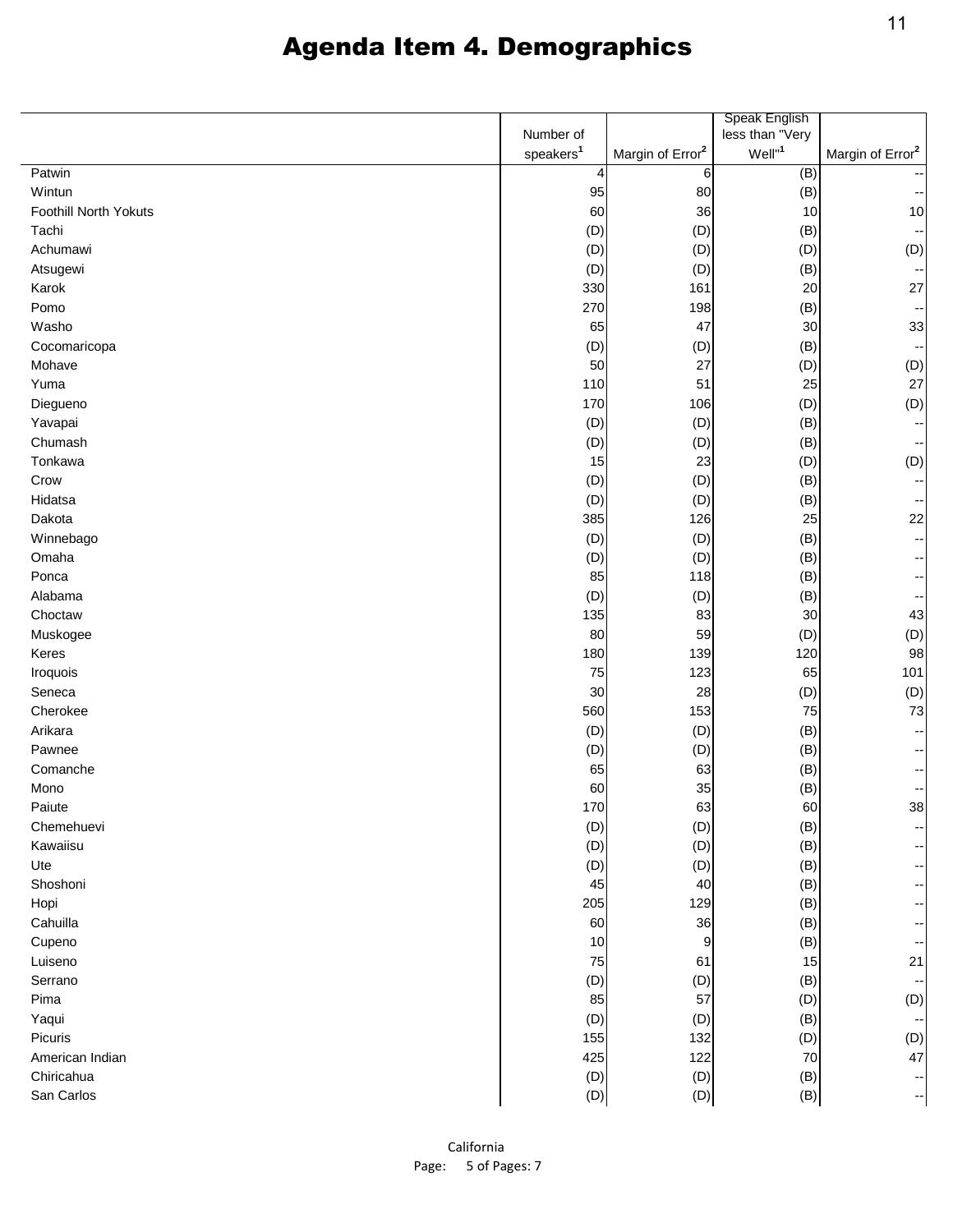|                                 |                       |                              | Speak English      |                              |
|---------------------------------|-----------------------|------------------------------|--------------------|------------------------------|
|                                 | Number of             |                              | less than "Very    |                              |
|                                 | speakers <sup>1</sup> | Margin of Error <sup>2</sup> | Well" <sup>1</sup> | Margin of Error <sup>2</sup> |
| Hungarian                       | 13,236                | 1,035                        | 4,003              | 499                          |
| <b>Arabic</b>                   | 153,635               | 4,636                        | 58,805             | 2,616                        |
| <b>Hebrew</b>                   | 41,311                | 2,225                        | 7,193              | 784                          |
| <b>African languages</b>        | 71,399                | 3,273                        | 20,590             | 1,722                        |
| Amharic                         | 27,440                | 2,302                        | 10,405             | 1,186                        |
| Berber                          | 560                   | 232                          | 465                | 208                          |
| Chadic                          | 215                   | 120                          | 30                 | 30                           |
| Cushite                         | 7,290                 | 1,338                        | 2,305              | 601                          |
| Sudanic                         | 325                   | 291                          | 40                 | 53                           |
| Nilotic                         | 380                   | 225                          | 60                 | 82                           |
| Nubian                          | (D)                   | (D)                          | (B)                | $\ddot{\phantom{1}}$         |
| Saharan                         | 80                    | 95                           | (D)                | (D)                          |
| Nilo-Saharan                    | (D)                   | (D)                          | (D)                | (D)                          |
| Swahili                         | 6,535                 | 1,026                        | 1,290              | 360                          |
| Bantu                           | 5,085                 | 1,022                        | 1,210              | 439                          |
| Mande                           | 415                   | 196                          | 240                | 133                          |
| Fulani                          | 705                   | 335                          | 150                | 103                          |
| Gur                             | 230                   | 291                          | (D)                | (D)                          |
| Kru, Ibo, Yoruba                | 20,650                | 1,747                        | 4,035              | 651                          |
| Efik                            | 460                   | 183                          | 110                | 88                           |
| Mbum (and related)              | (D)                   | (D)                          | (B)                | --                           |
| African                         | 975                   | 394                          | 185                | 112                          |
| Other and unspecified languages | 38,197                | 2,358                        | 17,004             | 1,469                        |
| Finnish                         | 3,545                 | 530                          | 545                | 225                          |
| Estonian                        | 700                   | 258                          | 105                | 60                           |
| Caucasian                       | 705                   | 248                          | 455                | 201                          |
| Basque                          | 695                   | 209                          | 265                | 101                          |
| Syriac                          | 27,725                | 2,009                        | 12,100             | 1,185                        |
| Aztecan                         | 195                   | 113                          | 75                 | 63                           |
| Misumalpan                      | 35                    | 38                           | 35                 | 37                           |
| Mayan languages                 | 1,000                 | 357                          | 830                | 326                          |
| Oto - Manguen                   | 2,505                 | 771                          | 2,335              | 700                          |
| Quechua                         | 230                   | 180                          | 185                | 164                          |
| Arawakian                       | 575                   | 236                          | 40                 | 42                           |
| Tupi-Guarani                    | 40                    | 35                           | 30                 | 24                           |
| Uncodable                       | 255                   | 119                          | (D)                | (D)                          |

#### **Notes:**

**1** Detailed-language estimates are rounded to the nearest multiple of five. Aggregate estimates (bold-face entries) are unrounded and appear in table B16001 (http://factfinder.census.gov/bkmk/table/1.0/en/ACS/13\_5YR/B16001/0400000US06). Detailed-language estimates may not sum to aggregate estimates because of rounding.

<sup>2</sup> Data are based on a sample and are subject to sampling variability. The degree of uncertainty for an estimate arising from sampling variability is represented through the use of a margin of error. The value shown here is the 90 percent margin of error. The margin of error can be interpreted roughly as providing a 90 percent probability that the interval defined by the estimate minus the margin of error and the estimate plus the margin of error (the lower and upper confidence bounds) contains the true value. In addition to sampling variability, the ACS estimates are subject to nonsampling error (for a discussion of nonsampling variability, see Accuracy of the Data at http://www2.census.gov/programs-surveys/acs/tech\_docs/accuracy/MultiyearACSAccuracyofData2013.pdf). The effect of nonsampling error is not represented in these tables.

**3** N.E.C. stands for not elsewhere classified. These are languages where respondents indicated they spoke either Indian or Pakistan. For Indian, it cannot be determined if the respondent spoke a native American language or spoke a language from India. For Pakistan, respondents wrote in Pakistan but it cannot be determined which one of the languages spoken in Pakistan is actually being spoken. To distinguish these languages, n.e.c. is used to indicated they are not classified in any other language code.

**4** This category includes literal write-ins of Chinese as well as Hakka, Kan, Hsiang, Cantonese, Mandarin, Fuchow, Formosan, and Wu.

California Page: 6 of Pages: 7